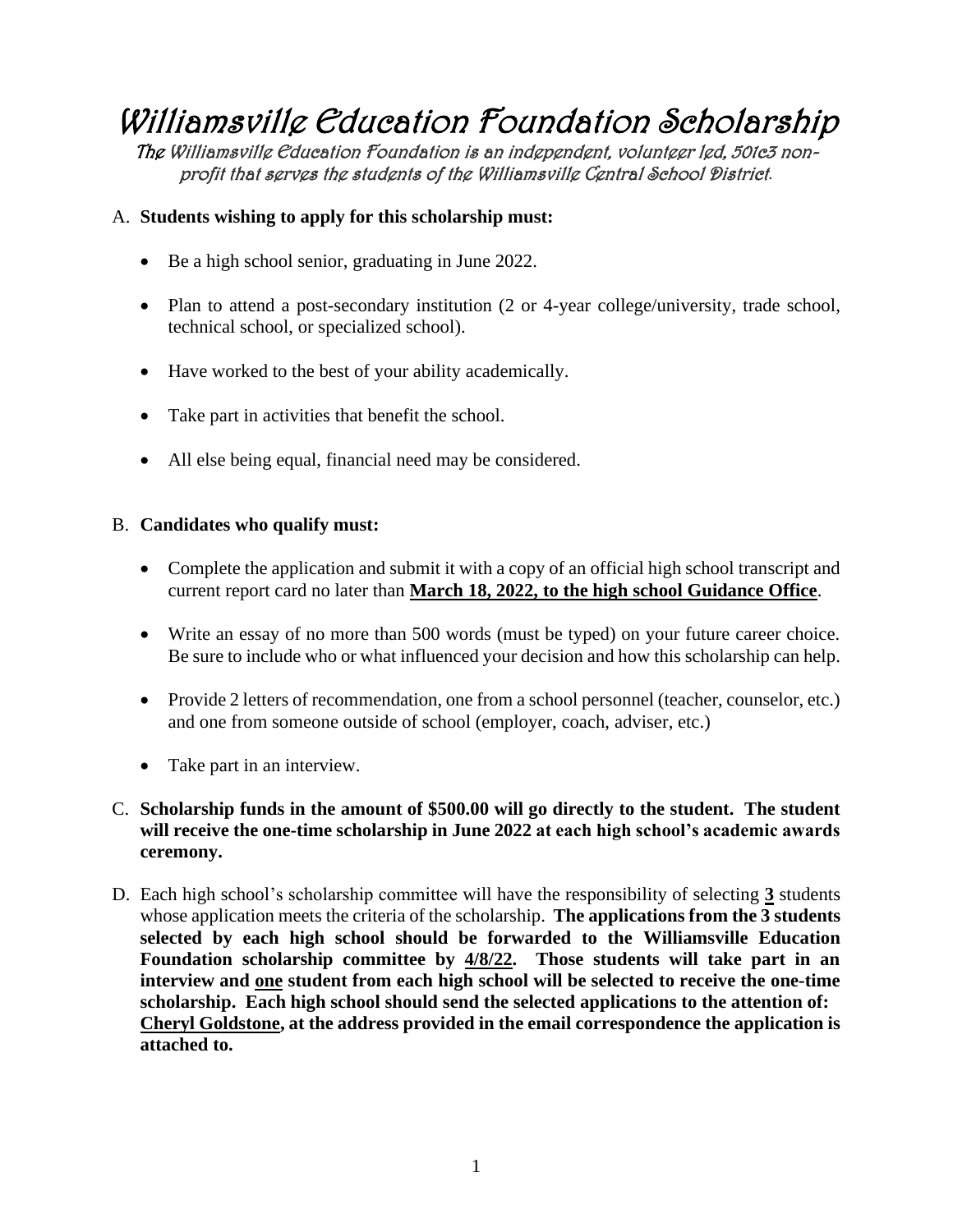

## Williamsville Education Foundation Scholarship Application

| College Plan to Attend |  |  |  |
|------------------------|--|--|--|
|                        |  |  |  |
|                        |  |  |  |

**Family Information:** *All responses should pertain to the parent(s) or guardian(s) with whom the applicant lives and/or on whom the applicant is dependant for financial support.*

| Relationship                                                   | Name                                                                       | Occupation/Place of Employment |
|----------------------------------------------------------------|----------------------------------------------------------------------------|--------------------------------|
|                                                                | Address if different from the student                                      |                                |
| Relationship                                                   | Name                                                                       | Occupation/Place of Employment |
| Number of dependent children in the family including applicant | Address if different from the student                                      |                                |
| Number of family members in college next year                  |                                                                            |                                |
| Family income range:<br>(please check one)                     | Under \$50,000<br>\$50,000-\$99,000<br>\$100,00-\$200,00<br>over \$200,000 |                                |